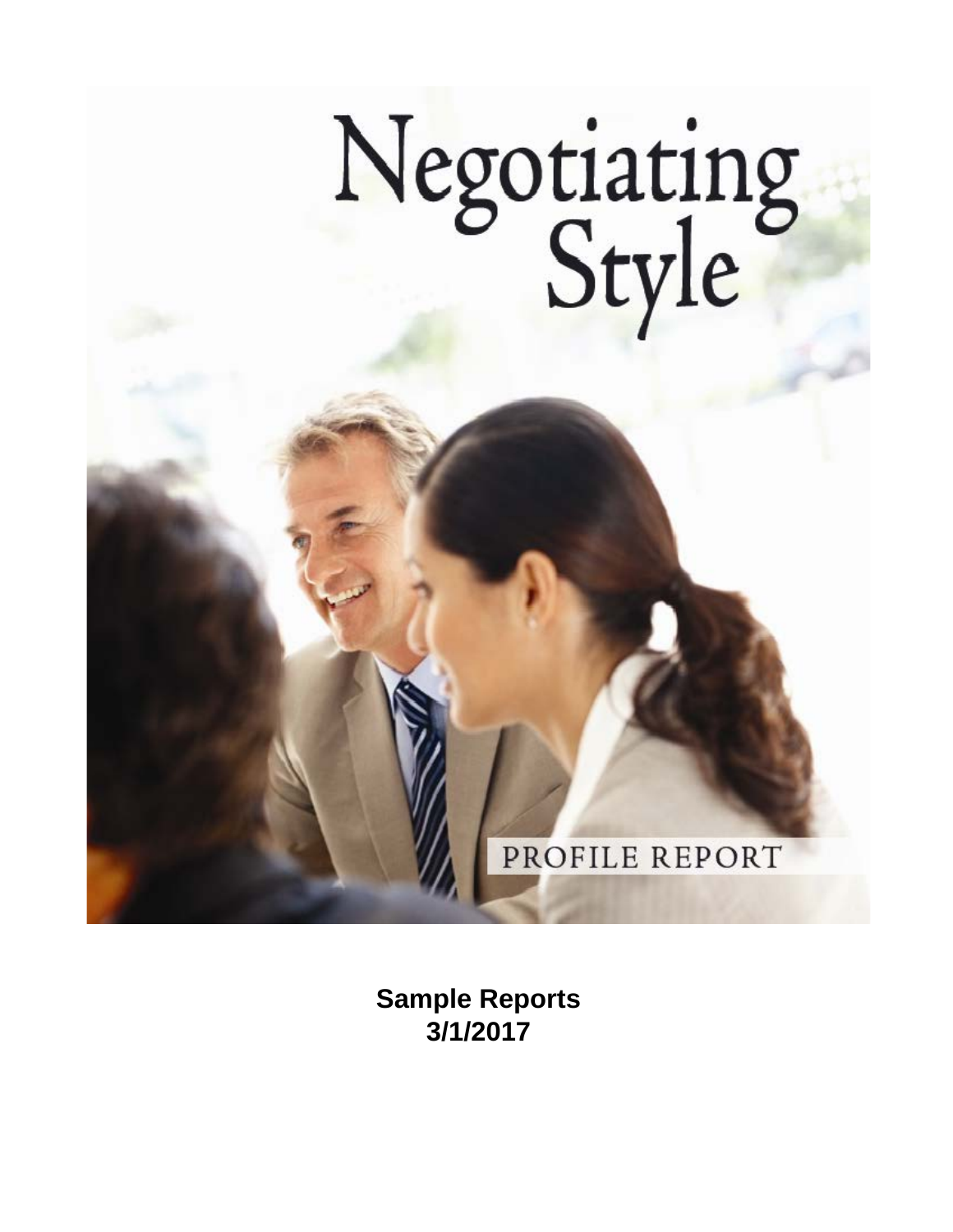

### Table of Contents

This report contains information about your results and about negotiations styles, in general. The contents list, below, indicates what is in each section:

| <b>Introduction</b>                               | 3              |
|---------------------------------------------------|----------------|
| <b>Your Results</b>                               | $\overline{4}$ |
| <b>Interpreting Your Results</b>                  | 5              |
| - Pushy Bulling                                   |                |
| - Confident Promoting                             |                |
| - Quietly Manipulating                            |                |
| - Carefully Suggesting                            |                |
| <b>Communicating Styles' Used in Negotiations</b> | 8              |
| - Pushy Bulling/Carefully Suggesting              |                |
| - Confident Promoting/Quietly Promoting           |                |
| <b>Your Individual Score</b>                      | 9              |
| <b>Developing Your Negotiating Skills</b>         | 10             |
| <b>Applying Your Negotiating Skills</b>           | 11             |
| <b>Reading and Using Negotiating 'Ploys'</b>      | 12             |
| <b>Putting It All Together</b>                    | 15             |
| <b>My Contract For Change</b>                     | 16             |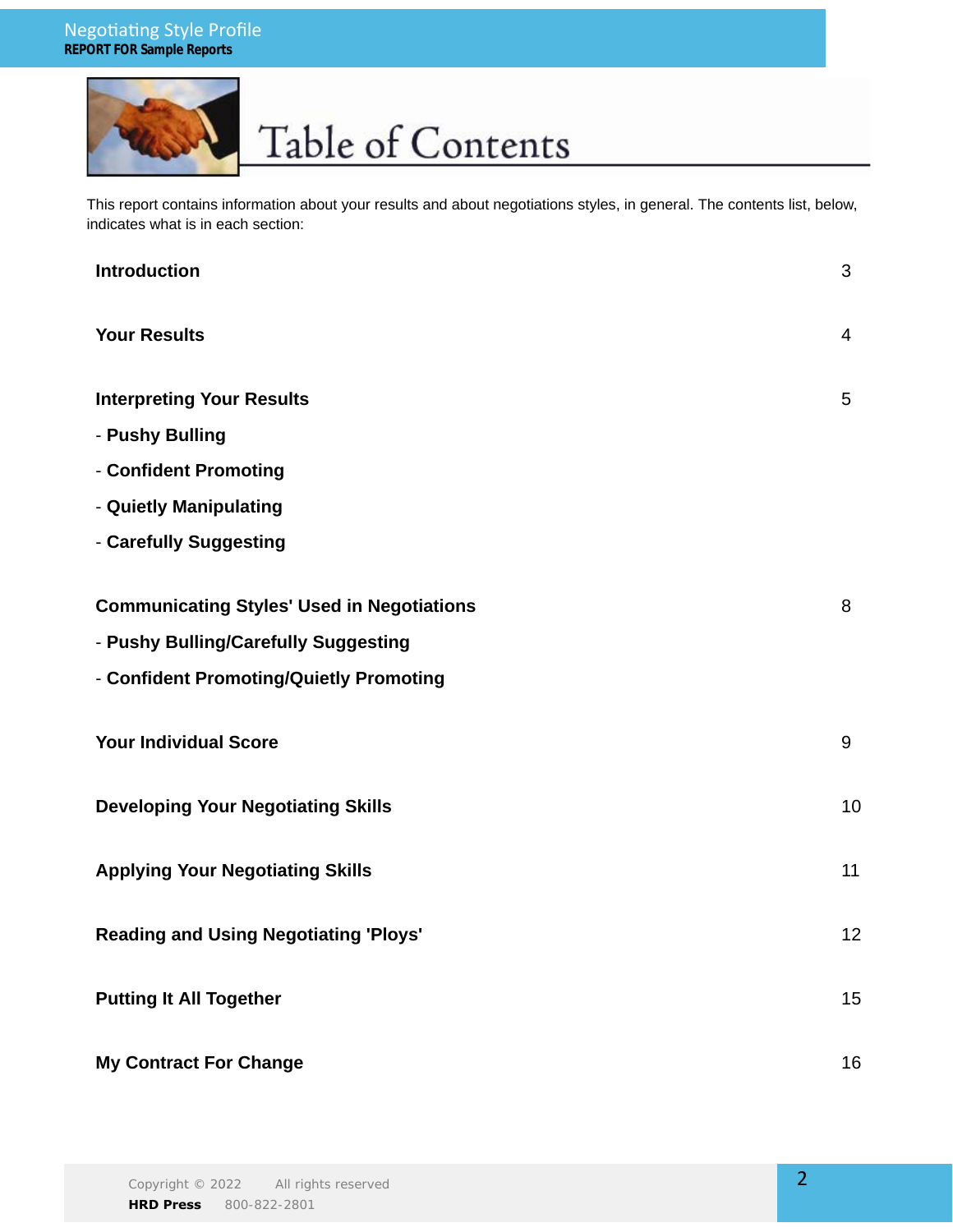

### Introduction

Like communication or listening skills, negotiating skills are not a special skill to be produced on rare occasions where the circumstances are appropriate. We use negotiation skills almost every day of our lives, and in many different ways.

- People can use negotiating skills to:
- Bargain on the price of a product or service
- Settle differences in a dispute situation
- Amend contracts, either formally or informally
- Agree to a goal or an outcome to aim for
- Arrive at comfortable terms to work together or to co-operate
- To find a compromise of some sort

All of these negotiating situations have one thing in common: they require two or more people to communicate with one another to reach a DEAL of some sort. However, negotiation is a special kind of communication, because it uses a number of tactics and methods for communicating that are not usually part of normal, everyday conversation or discussion.

While communication methods and tactics are subjects that fill far too many bookshelves, a simple model is described in this profile that offers the negotiator some guidance on their own negotiation style, and other people that they deal with.

The model shown in this profile is a two axis grid, one axis describes the level of "energy" that the negotiator can choose to adopt, from powerful to gentle. This usually means verbal energy in terms of speaking (when the voice may be louder, more enthusiastic, and faster), but it also has associated non-vocal characteristics such as leaning forward, high use of the hands, etc.

The other axis on the grid relates to the level of empathy that is chosen by the negotiator. This runs from coercive to persuasive.

By intersecting these two axes, the grid created shows four negotiating styles. Each of these four styles may be adopted to different degrees in a single negotiation. This may reflect the particular phase of the negotiation, or merely be a response to the information given by the other party.

Of course, while all of these styles have their associated strengths and weaknesses, some are more useful and applicable in different circumstances than others. The diamond shape (shaded area) shows how much of each quadrant in the grid is typically used by an effective negotiator. Don't forget these are only averages, not fixed recipes for all people in all negotiations. Although the level of energy is a little higher than average, it is the persuasion side of the grid that dominates. This means that coercion is generally to be used sparingly in a negotiation, if at all!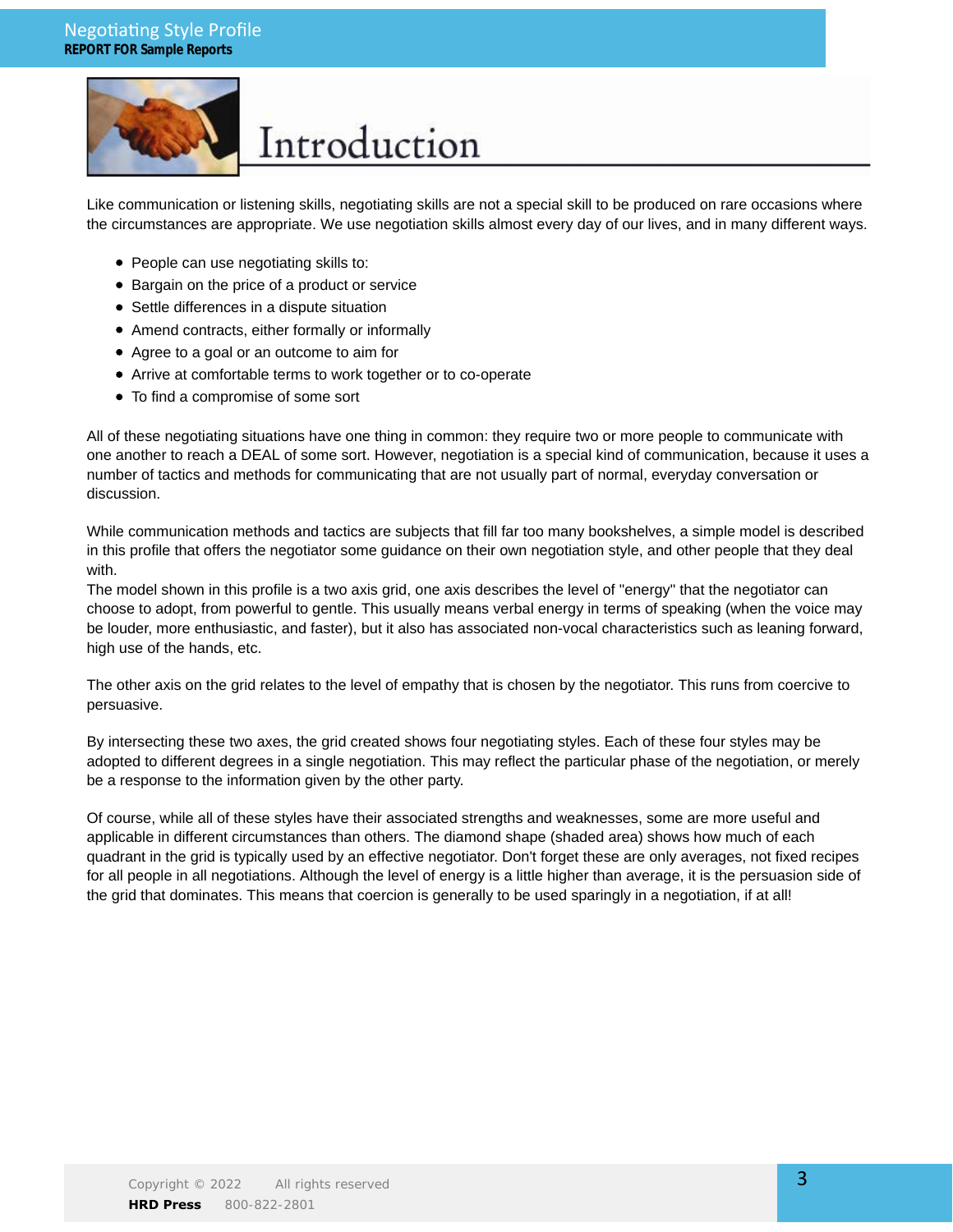

### **Sample Reports**



Note: The diamond-shaped gray shaded area shows how much of each style is generally favored by the most effective negotiators. However, each set of circumstances will call for a different style or combination of styles in greater or lesser amounts. Successful negotiators are able to flex and change styles to fit the situation.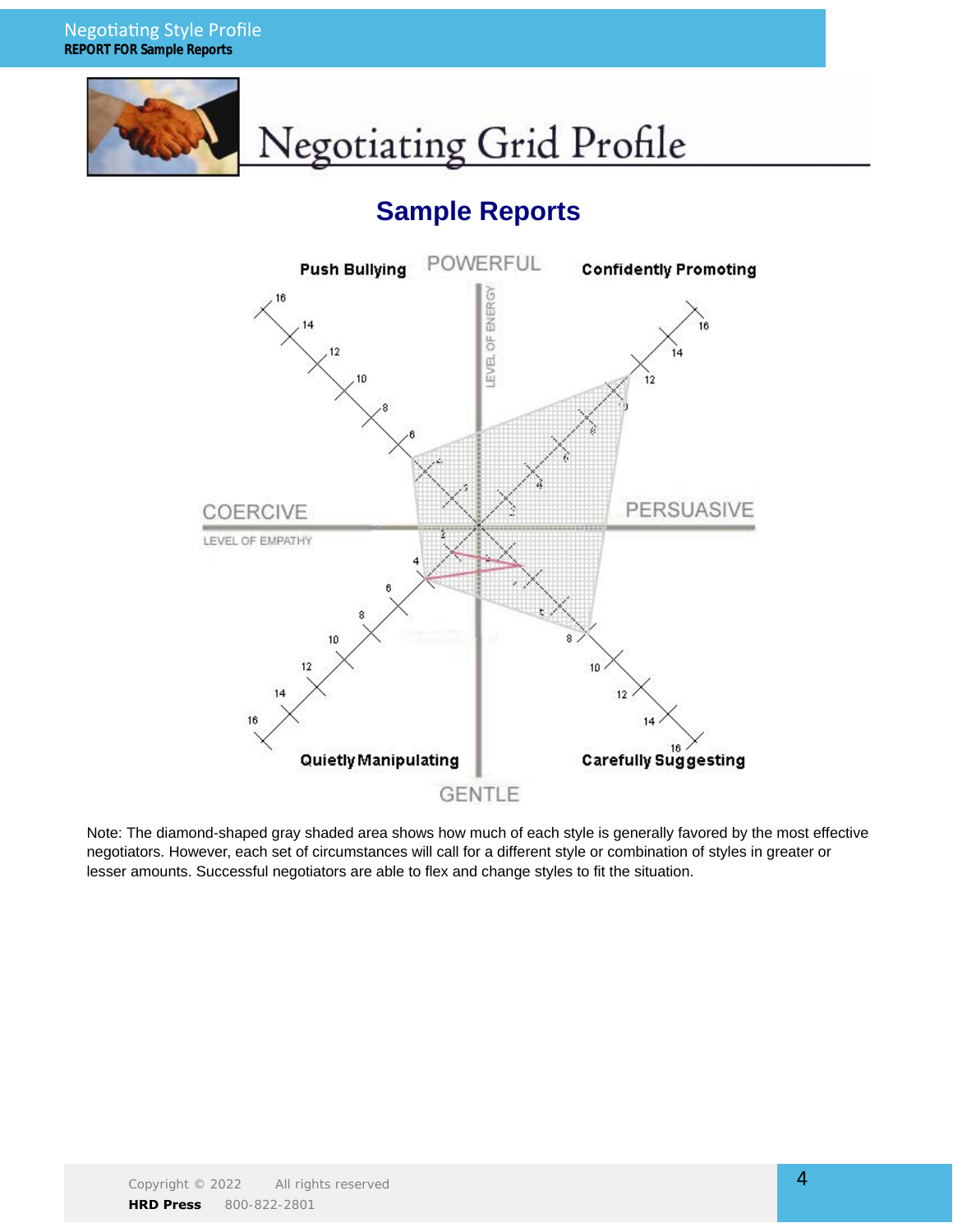### Negotiating Style Profile **REPORT FOR Sample Reports**



## **Interpreting Your Results**

The effective negotiating grid has four quadrants, which carry four 'labels'. These are:

- 1. **Pushy bullying**
- 2. **Quietly suggesting**
- 3. **Carefully suggesting**
- 4. **Confident promoting**

These quadrants are the outcome descriptions from the level of energy and the level of empathy used in negotiating. This is represented on two intersecting axes in a simple grid fashion as follows:



Individuals may actually draw on all four of these different communication styles in the same negotiation, or in different negotiations from time to time. In addition, an individual can learn or choose to use more of a particular style than another. However, if the instrument has been completed honestly, for the most part, an individual is likely to have a primary and/or a secondary style that are considerably stronger than the others. This means that they are likely to adopt these styles more often and with greater ease than other styles.

Each negotiating style has its inherent strengths and weaknesses, depending upon the person, the other negotiating party and the type of negotiation to take place. Lets look at each of these styles in more detail (although it should be remembered that these descriptions relate to high scores in these quadrants-usually 6 or more. Lower scores will have only some of the characteristics described.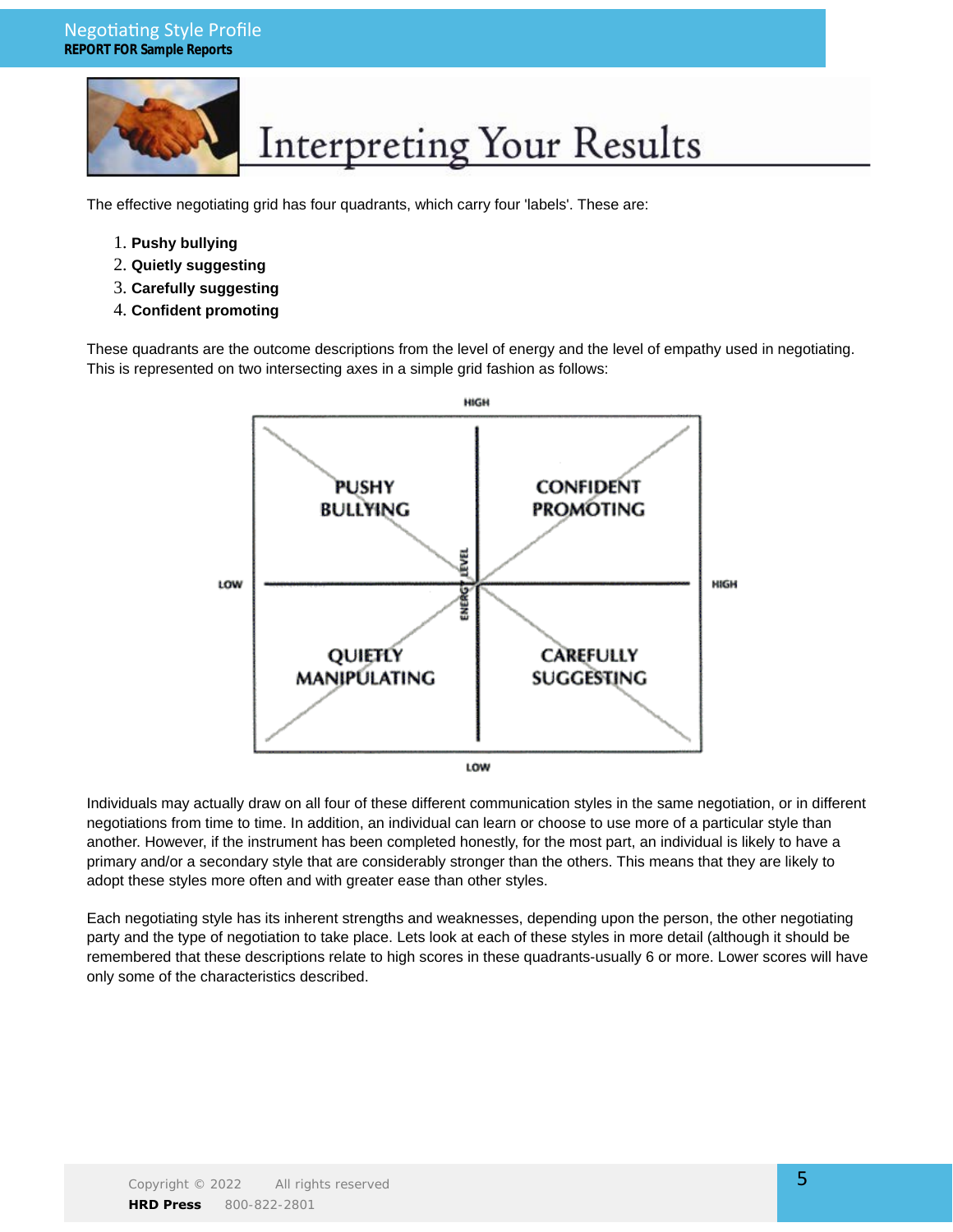

## The Four Negotiating Styles

### **PUSHY BULLYING**

#### **Sample's score for this style: -3.00 You will therefore naturally make no use of this style**

In this high energy, low empathy quadrant, the individual is literally likely to want to 'push' for what they want and even try to 'bully' the other party to reach a desired outcome. This style can therefore be commanding of attention and even loud. It can also be seen to be adversarial and insensitive to the relationship needs of others. It is a style that can only be used in some transactional negotiations and sparingly in most negotiations. The pros and cons of this style are shown on the page overleaf.

Likely Body Language: Leaning forward, louder voice, high use of hands in aggressive manner (like pointing) and very direct eye contact.

**Of these four styles, data gathered to date suggests that it is the confident promoting style that is used the most and is adopted more than any other by effective negotiators (who are happy with the end result of their efforts). This is followed by the carefully suggesting style, the pushy bullying style and the quietly manipulating style last. It should be noted however that this is only an 'averaged' finding. It needs to therefore be remembered that each negotiation may require a very different mix of styles each time.**

### **CONFIDENT PROMOTING**

#### **Sample's score for this style: -4.00 You will therefore naturally make no use of this style**

In this high energy, high empathy quadrant, the individual is likely to want to focus on the people and the process issues equally but to also quickly focus on the key issues pertinent to the negotiation. This style likes to enthuse about the possible forward options and find compromise or win/win agreements that can satisfy as much of both sides needs as possible. This is therefore a flexible or adaptive negotiating style that is always looking for different collaborative ways to reach a deal. The pros and cons of this style are shown on the page overleaf.

Likely Body Language: Erect, slightly leaning forward posture and lots of use of the hands, good eye contact and a confident, usually modulated voice.

**Of these four styles, data gathered to date suggests that it is the confident promoting style that is used the most and is adopted more than any other by effective negotiators (who are happy with the end result of their efforts). This is followed by the carefully suggesting style, the pushy bullying style and the quietly manipulating style last. It should be noted however that this is only an 'averaged' finding. It needs to therefore be remembered that each negotiation may require a very different mix of styles each time.**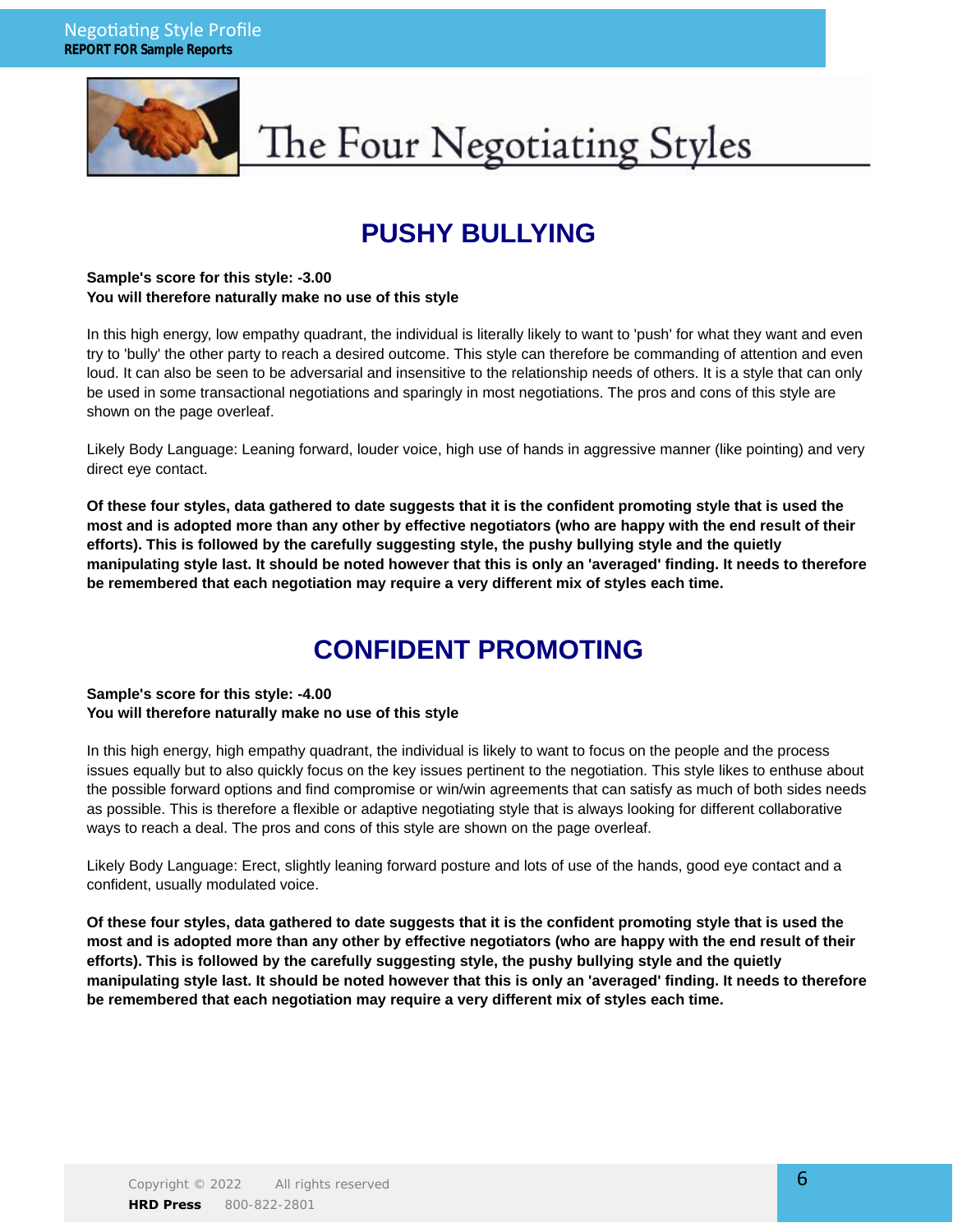### **QUIETLY MANIPULATING**

#### **Sample's score for this style: 2.00 You will therefore naturally make some use of this style**

In this low energy, low empathy quadrant, the individual is likely to keep a relatively 'low profile' much of the time but actively plan how to quietly manipulate the other party to reveal a weakness or to make an enforced concession of some sort. To do this, the style may look to distort or 'bend' information to suit their own ends. This style is seen to be secretive and coercive and therefore not a welcome behavior for other negotiators to deal with, presuming that they can spot it of course! The pros and cons of this style are shown on the page overleaf.

Likely Body Language: Slouched, leaning back, hands clasped or steepled. Eyes averted or watching the broad scene with fleeting looks.

**Of these four styles, data gathered to date suggests that it is the confident promoting style that is used the most and is adopted more than any other by effective negotiators (who are happy with the end result of their efforts). This is followed by the carefully suggesting style, the pushy bullying style and the quietly manipulating style last. It should be noted however that this is only an 'averaged' finding. It needs to therefore be remembered that each negotiation may require a very different mix of styles each time.**

### **CAREFULLY SUGGESTING**

#### **Sample's score for this style: 3.00 You will therefore naturally make some use of this style**

In this low energy, high empathy quadrant, the individual is likely to make calm and harmonious contributions to the negotiations by offering fairly gentle suggestions about how the negotiations can be progressed on a friendly basis or on points about which the two parties can agree. This style is interested in protecting the quality of the relationships and not necessarily at reaching a specific outcome. This style is seen to highly accommodating and can be used freely particular in the middle of negotiations to get people calmly talking about options. The pros and cons of this style are shown on the page overleaf.

Likely Body Language: Open, neutral posture, attentive, good eye contact, friendly, smiling face, some use of hands when speaking and concentrating, so as to listen properly.

**Of these four styles, data gathered to date suggests that it is the confident promoting style that is used the most and is adopted more than any other by effective negotiators (who are happy with the end result of their efforts). This is followed by the carefully suggesting style, the pushy bullying style and the quietly manipulating style last. It should be noted however that this is only an 'averaged' finding. It needs to therefore be remembered that each negotiation may require a very different mix of styles each time.**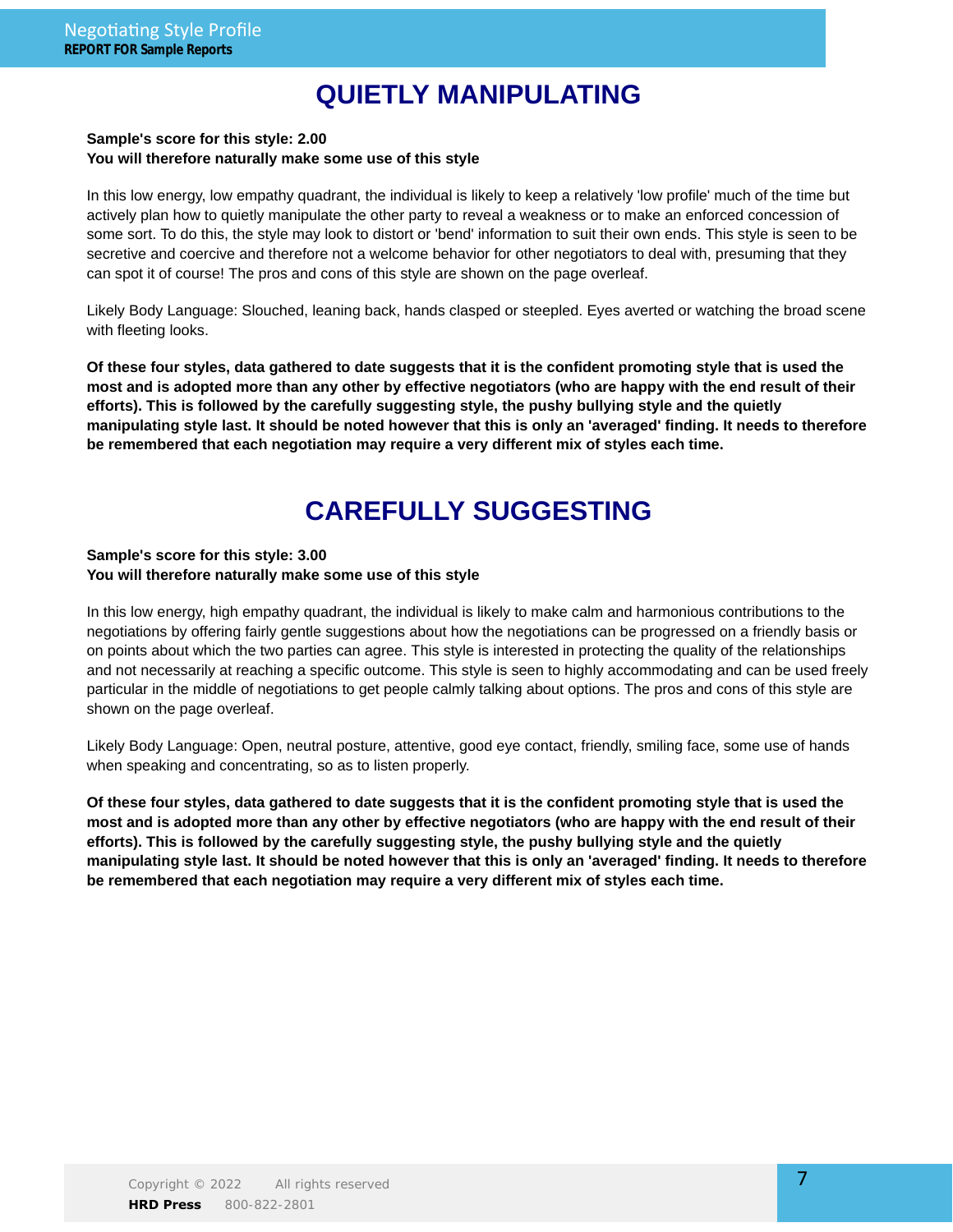

# Communication Styles<br>Used in Negotiation

| <b>PUSHY BULLYING DOMINANT STYLES</b>                     |                                                                          |  |  |  |
|-----------------------------------------------------------|--------------------------------------------------------------------------|--|--|--|
| <b>Pros</b>                                               | Cons                                                                     |  |  |  |
| - Loudly commands attention on a key point                | - Are often insensitive and miss subtle points                           |  |  |  |
| Draws negotiations to a rapid close                       | - May adopt a 'take it or leave it' attitude                             |  |  |  |
| Can move negotiations from a stalemate                    | - Can lead to win/lose outcomes                                          |  |  |  |
| <b>CAREFULLY SUGGESTING DOMINANT STYLES</b>               |                                                                          |  |  |  |
| <b>Pros</b>                                               | Cons                                                                     |  |  |  |
| - Keeps the negotiation calm                              | - Might not commit to convincing the other side                          |  |  |  |
| Good at drawing attention to the 'deeper'<br>۰.<br>issues | - Might enjoy the negotiation process more than reaching an<br>agreement |  |  |  |
| Can get people to 'open up'                               | - Might lead the negotiations away from the real issues                  |  |  |  |

| <b>CONFIDENT PROMOTING DOMINANT STYLES</b>           |                                            |  |  |  |
|------------------------------------------------------|--------------------------------------------|--|--|--|
| <b>Pros</b>                                          | Cons                                       |  |  |  |
| Quickly focuses on the major issues                  | Can be too aggressive<br>٠                 |  |  |  |
| Wins people over with enthusiasm                     | Can fail to listen fully<br>۰.             |  |  |  |
| Usually adapts flexibly to reach a deal              |                                            |  |  |  |
| <b>QUIETLY MANIPULATING DOMINANT STYLES</b>          |                                            |  |  |  |
| <b>Pros</b>                                          | Cons                                       |  |  |  |
| Quickly draws attention to real threats to agreement | May distort information or the truth<br>۰. |  |  |  |
| Can subtly focus a debate                            | Can exploit other party's weaknesses<br>۰  |  |  |  |
| Can raise hidden issues                              | Can lead to victim/rescuer situations      |  |  |  |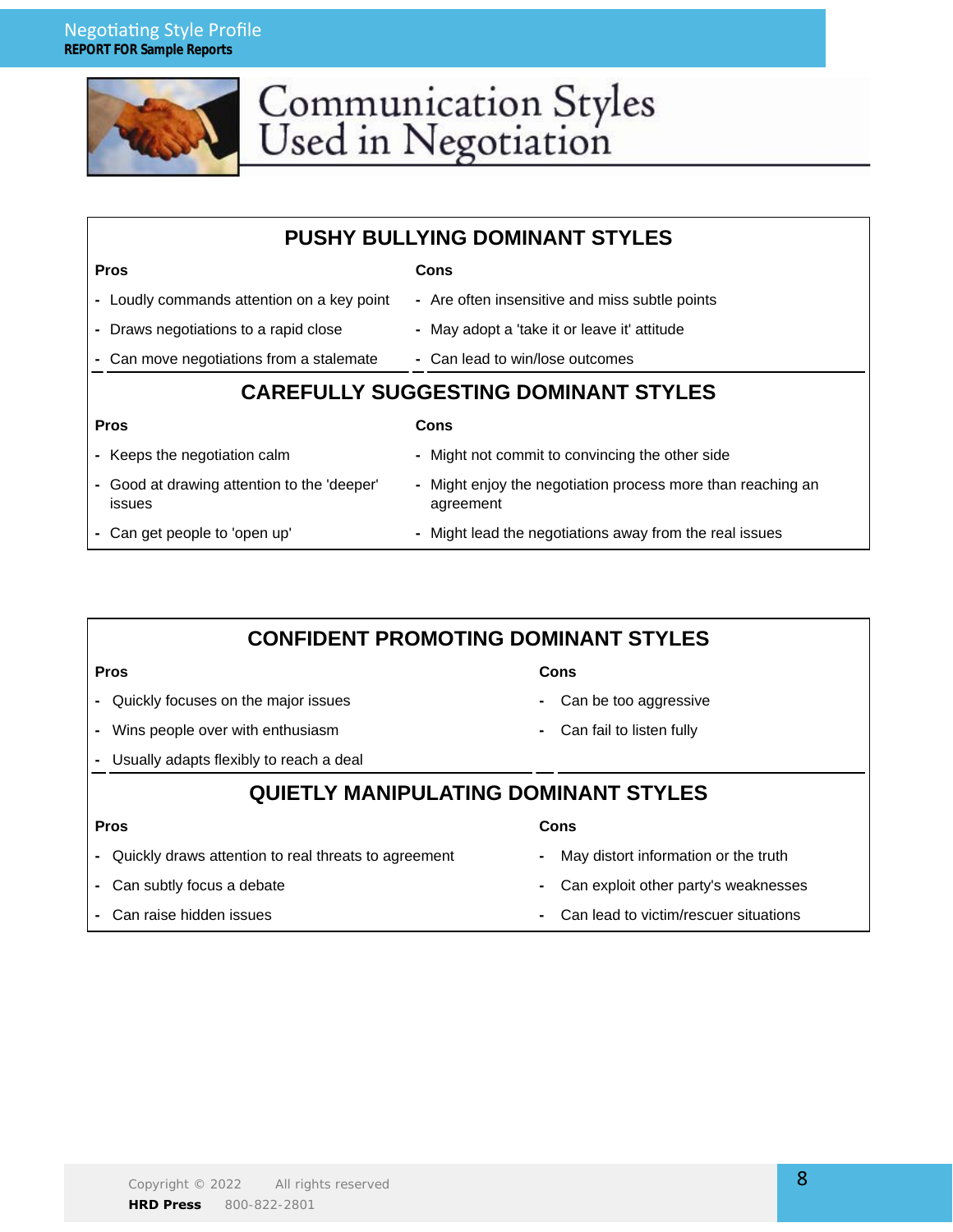

## Your Individual Score

Now that your individual score had been plotted, you should be in a position to:

- **Review the balance of styles that you draw upon when you negotiate (at the moment).**
- **Compare your mix of negotiating styles with the effective negotiation average 'diamond' shape profile.**
- **Determine whether you should look to adjust your style or to practice making more use of styles other than your current primary style, to achieve better future results.**

As we said at the outset, there are no 'right' or 'wrong' answers in negotiating. This is partly because every negotiation is highly individualistic. As such, every person needs to select a style that is both comfortable for them, and is likely to work in the particular situation. After all, negotiating over the price of a souvenir when on holiday is likely to require a very different negotiating style (perhaps more 'pushy bullying') than negotiating with your boss over a pay rise (perhaps more 'carefully suggesting').

In the final analysis, the essential value in any measurement instrument is in the extent to which it provides a useful indicator of your personal way of operating. This should ideally be helpful in a way that individuals can reflect upon and judge whether any adjustments or changes are necessary or desirable.

By completing this profile, the intensity of your scores should provide a useful basis for such a review to take place. To deepen or extend this further, you may want to ask two or three of your colleagues to complete the profile as they see your negotiating style. By averaging their scores and plotting them on the grid, this can create an interesting comparison between your own perceived personal style and the style that others perceive you to practice when negotiating.

Whatever your scores, and whether they are yours alone or enhanced by the views of others, you may want to develop your skills in quadrants other than the one in which you are already strongest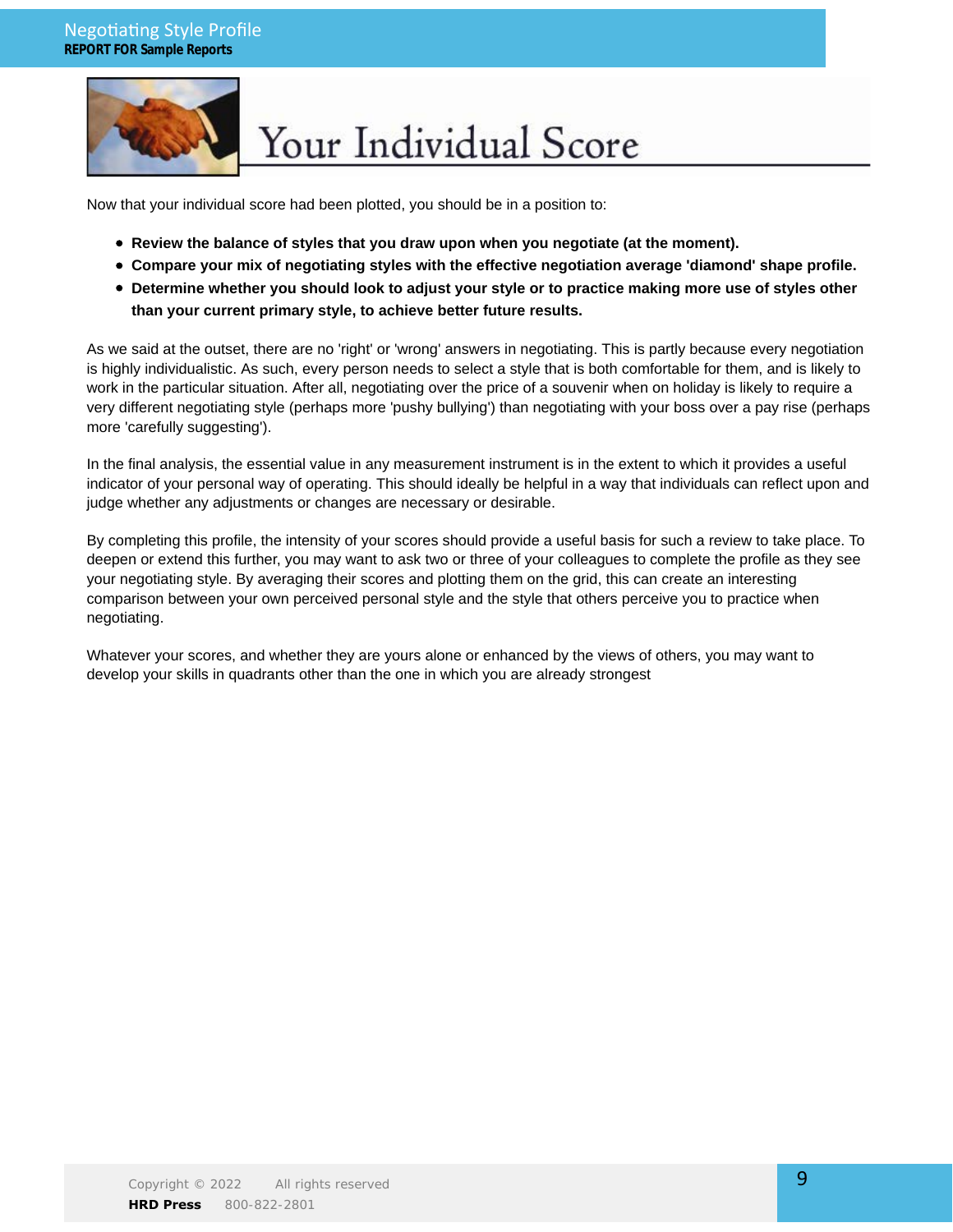

# Developing Your<br>Negotiating Skills

| <b>PUSHY BULLYING</b>                                                                                                                                                                                                                                                                                                                    | <b>CONFIDENT PROMOTING</b>                                                                                                                                                                                                                                                                                                                                                                                                                                                    |  |
|------------------------------------------------------------------------------------------------------------------------------------------------------------------------------------------------------------------------------------------------------------------------------------------------------------------------------------------|-------------------------------------------------------------------------------------------------------------------------------------------------------------------------------------------------------------------------------------------------------------------------------------------------------------------------------------------------------------------------------------------------------------------------------------------------------------------------------|--|
| Positive ways to use this style:                                                                                                                                                                                                                                                                                                         | Positive ways to use this style:                                                                                                                                                                                                                                                                                                                                                                                                                                              |  |
| • Make your points more directly in a louder more<br>confident voice<br>• Tolerate being interrupted less often - practice saying<br>'Could you please let me finish?'<br>• Look for opportunities to close negotiations on your<br>own terms as often as possible                                                                       | • Look to take charge of the overall process side<br>of the negotiation<br>• Find small ways to empathize with the other<br>party - practice saying 'I can appreciate your<br>position on this.'<br>• Practice making proposals of ideas and<br>suggestions with as much enthusiasm as you<br>can muster.<br>• Aim to be flexible to adapt your position when<br>the logic is clear.<br>• Look for opportunities to find solutions that<br>represent a 'win' for both parties |  |
| <b>QUIETLY MANIPULATING</b>                                                                                                                                                                                                                                                                                                              | <b>CAREFULLY SUGGESTING</b>                                                                                                                                                                                                                                                                                                                                                                                                                                                   |  |
| Positive ways to use this style:                                                                                                                                                                                                                                                                                                         | Positive ways to use this style:                                                                                                                                                                                                                                                                                                                                                                                                                                              |  |
| • Aim to look for the underlying reasons or motivations<br>for the points made by the other party - practice<br>saying 'What motivates you to say this?'<br>• Learn to watch and interpret body language more<br>often<br>• Don't openly offer all the data at once - hold back key<br>points for a time when they can make most impact. | • Try to play the role of calm and assured voice<br>of reason and keeper of positive relationships<br>• Invite the other party to take a deeper and<br>longer term view<br>• Practice concentrating on points of agreement<br>ahead of points of difference<br>• Look to explain your points carefully and in an<br>assured way - practice saying 'Let me<br>summarize what I am suggesting.'                                                                                 |  |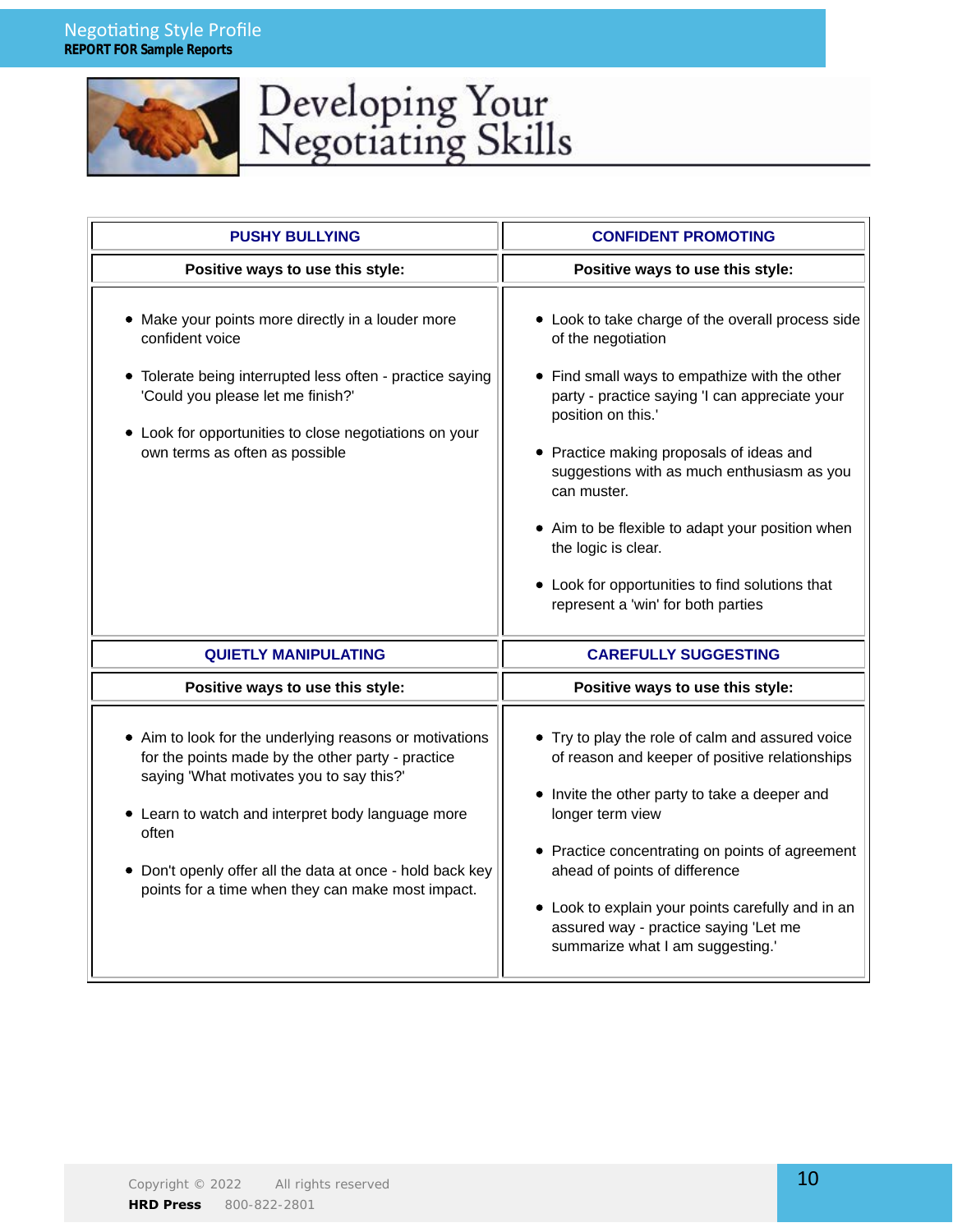

# Applying Your Negotiating Skills

Whether the negotiation 'event' is intended to last for 2 minutes or 2 hours, it is important to approach it in the same calm and measured way. In fact, a vast number of negotiations simply fail because the initial attitude of mind was poor or negative. This can include:

- Anger/hostility
- Vindictiveness
- Annoyance
- Impatience
- Distraction/lack of attention... to name but a few!!

Particularly in dispute negotiations, such poor states of mind often lead to a complete disrespect for not only the other person in terms of common courtesy but for the whole negotiation process itself (seeing it as a frustrating waste of time and not worth the effort). In the end, it is up to both parties to both self govern their behavior, but also hold each other accountable for showing open respect for each other and what they are trying to achieve. Many people that have been involved in management/union negotiations know that any hostile behavior at the outset, must disappear in order for real and practical progress of any sort to be made. This often means trying to get beyond what might be Pushy Bullying or Quietly Manipulating behavior.

Even if the state of mind is calm and ready, many negotiators can make the mistake of opening the conversation with a hostile statement or at least a controversial one (thus destroying any chance of empathy in an instant). One real example of this was heard once again in a management/union negotiation where one of the management side's opening statements began 'we all know that shop floor people are pretty lazy' - not surprisingly, It took a long time to getting discussions back on an 'even keel' after this provocative remark.

Neutral opening statements, always help to build rapport by avoiding any controversial issues and even finding some common ground very early on (however trivial this may be). Remarks about the weather, the weekend's sport, upcoming holidays or even general health and well-being are the most common examples of neutral subjects. Even better, a little light humor can work wonders in settling down any nervous expectation (but once again, take care not to offend). Of course this is to make use of the Carefully Suggesting style, even if it is only for a short time.

Whilst you are in this pleasant and comfortable rapport building stage, it is possible to smoothly move on to how you see the negotiation process 'unfolding'. Although this may cover how much time may be available and some very broad goals from the meeting, these process remarks can be used to emphasize the anticipated common ground that already exists. An example might be -'Perhaps we can start by thanking Fiona and John for their excellent preparation work on behalf of both sides prior to this meeting - I'm sure we all agree that it has taken us a long way forward!'

Note: Neutral venues for the negotiation can also help to build rapport as the overtones of your place or theirs are avoided. Such 'physical' factors are important not to forget, as they often play quite a powerful role in the mental psychology of negotiating. Walking into 'home' territory often puts pressure on the 'home side' to perform or 'play to the gallery'. This is why so many arbitration disputes always choose a neutral territory.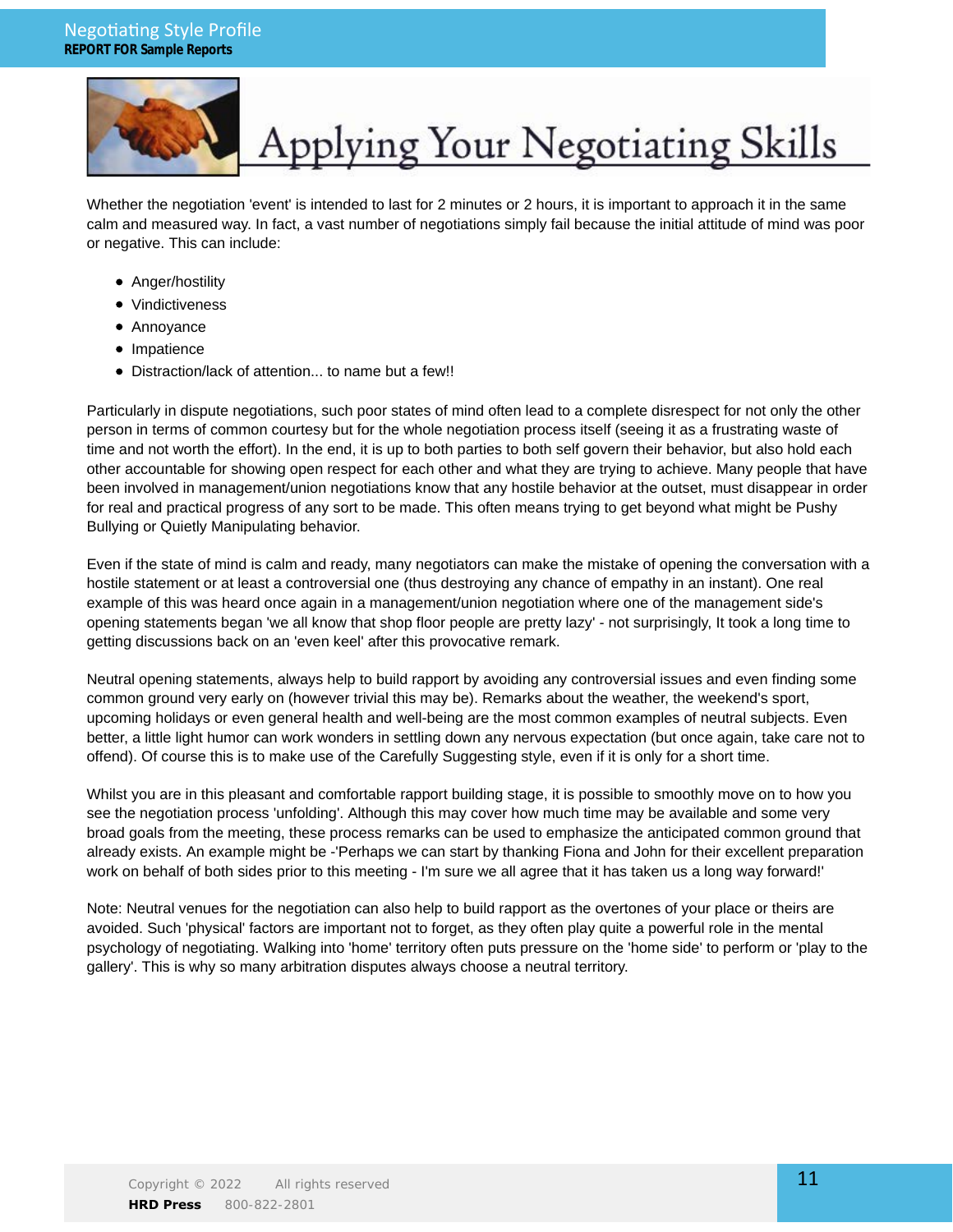### Negotiating Style Profile **REPORT FOR Sample Reports**



# Reading and Using,<br>Negotiating "Ploys"

We have already suggested that negotiation can be quite a formal and even 'ritualistic' form of communication. This is particularly evident as the verbal bartering and bantering start to look almost like a 'dance' without music (particularly as both sides use 'if, then' statements a lot). However, it is important to remember that the words of the negotiation are not the only signal about what is being proposed. This may come in the form of the more hidden or subtle meanings that are communicated or what is said 'between the lines'.

Here are a few examples:

**I think we're there** (almost, just one more small request I'd like you to agree to) **I'm sure you are a reasonable person** (trust me - I am completely reasonable) **Look, to be entirely honest** (I don't like what you've just said at all) **Yes, that's much better for both of us** (it's much better for me than you) **It would be very hard to concede that** (I'm ready to concede it if you make a high enough offer) **Not at this stage** (make the same offer later) **We cannot discount the price by 15%** (would you accept 10%?)

Of course individuals that have a strong preference for a particular style in the negotiating style grid are likely to have their own negotiating 'ploys' that will often match their general preferences and communication characteristics. Although both the Confident Promoting and Carefully Suggesting styles will therefore use their own ploys, it is the Pushy Bullying and Quietly Manipulating styles that use ploys the most (because they are low on the level of empathy scale and are therefore less concerned about the potential negative impact that ploys may have on the relationship with the other party).

Apart from words, the negotiating arena is likely to see the use of some tell-tale body language as well as some particular behavioral traits. Unfortunately, as emotional 'animals', both negotiating parties are likely to be communicating through body language, so you have to guard your own behavior and watch the other party (who will also be watching you) at the same time. A useful grid

#### **Body Language :**

|              | <b>INTENDED</b> | <b>UNINTENDED</b> | <b>IMPLICATION</b> |
|--------------|-----------------|-------------------|--------------------|
| <b>MINE</b>  |                 |                   |                    |
| <b>YOURS</b> |                 |                   |                    |

You can use this chart to note any body signals that you or they use to guess what you think it means. This is a fallible process but often quite a revealing one.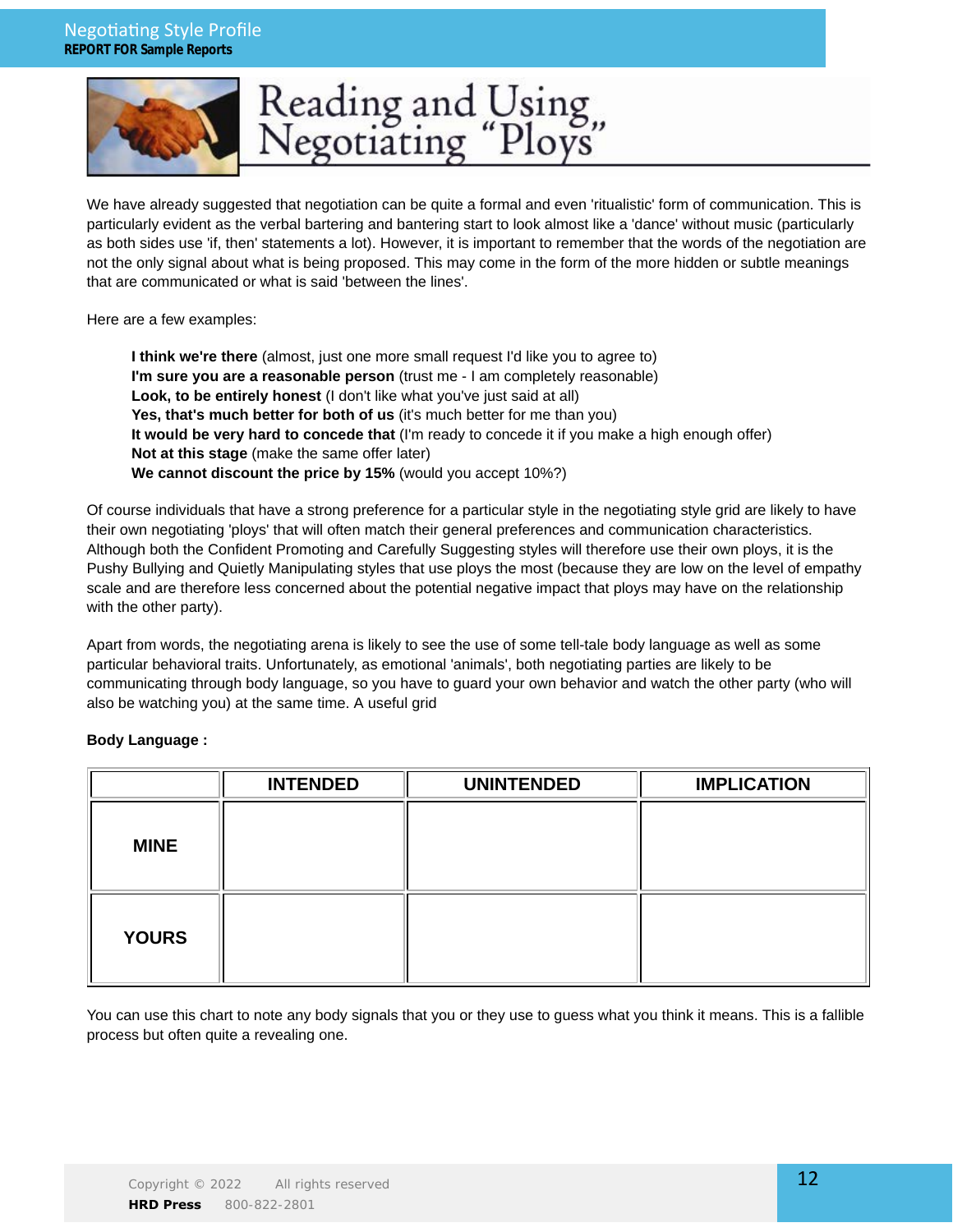### Negotiating Style Profile **REPORT FOR Sample Reports**





Learning how to read negotiation ploys and to use them confidently yourself will take considerable practice in always getting to your minimum negotiating goals. However, the following is a list of some of them:

- **Flagging**
- **Hypothesizing**
- **Summarizing**
- **Defending**
- **Physiological attacks**
- **Qualifying**
- **Cornering**
- **Grandstanding**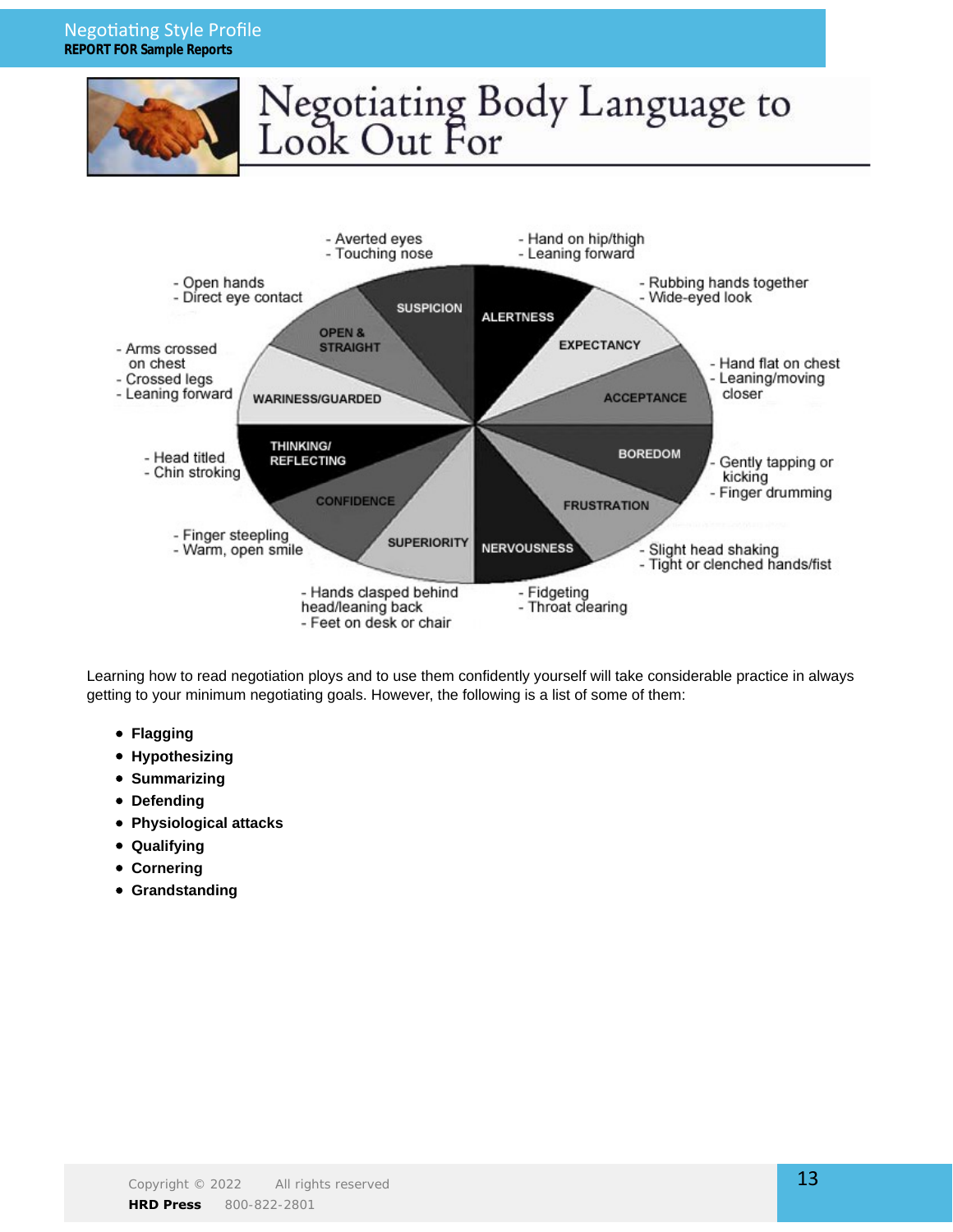### **FLAGGING**

Flagging simply means signaling about a possible direction for the negotiation indirectly. 'Could I, may I, I'd suggest' are simple examples. Some negotiators even develop physical flags (e.g., when they fiddle with their tie they are going to offer something of real value to them).

#### **SUMMARIZING**

Summarizing just means regularly summarizing the progress of the negotiation. It puts the summarizer in control and often tests understanding (or avoids misinterpretation). 'So, is it fair to summarize the position in the following way?'

### **PHYCHOLOGICAL ATTACKS**

This is a behavioral distraction tactic usually used to divert attention from an issue or to play for time. This often means quite deliberately demanding a concession (coercively) that you may not really want. Another favorite is pretending not to understand what is being said - 'I'm sorry, I need you to agree to my request for a 50% down payment before we can continue this discussion.'

### **CORNERING**

Cornering means making an offer to which the other party has little or no alternative but to agree -they literally are cornered and have nowhere to go (or look foolish, uncertain, etc). 'This offer meets both of your criteria of being entirely reasonable and more than we were offering last time - don't you agree?'

### **HYPOTHESIZING**

This is another distraction tactic allowing a theoretical offer or suggestion to be 'floated' without committing to it just yet, so as to test the water or gauge the reaction of the other party. 'Let's say for the sake of argument that I could meet all of your requests - what would I get in return?'

### **DEFENDING**

Defending is usually used as a stubborn 'put up the walls' approach to defend against a highly persuasive or even coercive other party - it creates thinking/reflection time and is intended to frustrate the other side - 'I'm sorry, I've been doing most of the moving to meet your demands. Not another inch until you concede a few things.'

### **QUALIFYING**

Qualifying is a holding or stalling negotiating technique suggesting that the other side's offer needs a little bit of adjustment to make it acceptable or to qualify for being conceded - 'As things stand right now, I couldn't sign the document with that final clause in it.' (meaning remove or change it and I'll sign immediately).

### **GRANDSTANDING**

Grandstanding often involves making statements intended for public consumption or what is sometimes called 'playing to the gallery'. Although most negotiators will use the technique when there is an audience, in a one to one it can be distracting when a negotiator claims in a loud voice and standing up 'You cannot be serious.' (after all it served the tennis player - Jon McEnroe well!).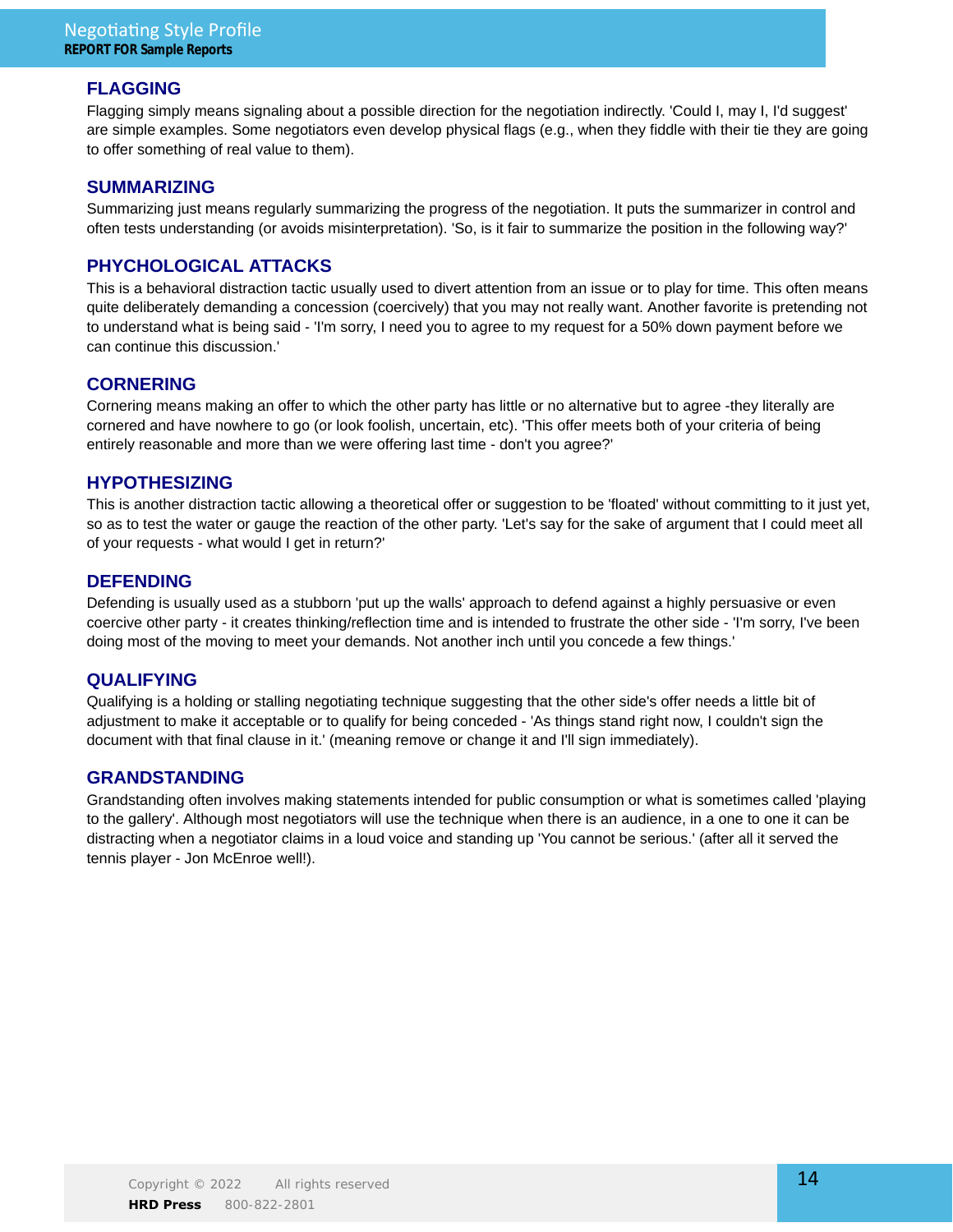

# Pulling It All Together

Negotiating involves at least two main aspects. The first is the nature or the context of the negotiation itself. This might be to bargain on the value of something in a purchase, to settle a difference of some sort or to find a compromise solution to move forward. Secondly, a negotiation involves the adoption of a particular style or behavioral approach by both parties. These 'styles' may be the same or they may be very different. In either case, it is valuable to understand how these different styles are likely to make an impact on a negotiation (whether it is your own preferred style or that of the other party).

The Negotiating Style instrument focuses mainly on this second aspect of negotiating and hopefully gives individuals an insight into the variety of behavioral approaches that they might adopt in the future.